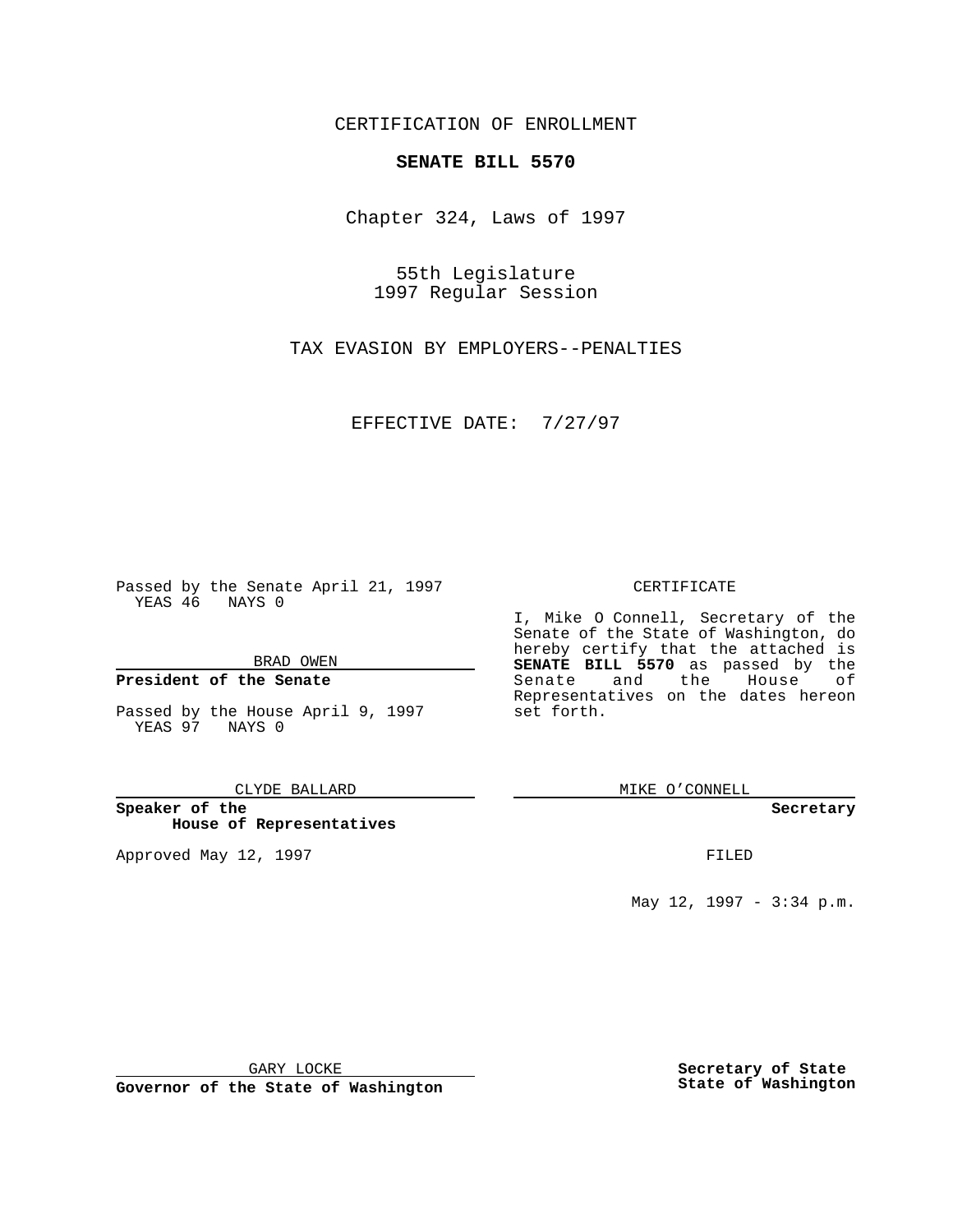# **SENATE BILL 5570** \_\_\_\_\_\_\_\_\_\_\_\_\_\_\_\_\_\_\_\_\_\_\_\_\_\_\_\_\_\_\_\_\_\_\_\_\_\_\_\_\_\_\_\_\_\_\_

\_\_\_\_\_\_\_\_\_\_\_\_\_\_\_\_\_\_\_\_\_\_\_\_\_\_\_\_\_\_\_\_\_\_\_\_\_\_\_\_\_\_\_\_\_\_\_

# AS AMENDED BY THE HOUSE

Passed Legislature - 1997 Regular Session

## **State of Washington 55th Legislature 1997 Regular Session**

**By** Senators Newhouse, Schow, Horn, Heavey, Franklin, Fraser and Oke; by request of Joint Task Force on Nonpayment of Employer Obligations

Read first time 01/31/97. Referred to Committee on Commerce & Labor.

1 AN ACT Relating to tax evasion; amending RCW 51.48.020; repealing 2 RCW 51.48.015; and prescribing penalties.

3 BE IT ENACTED BY THE LEGISLATURE OF THE STATE OF WASHINGTON:

4 **Sec. 1.** RCW 51.48.020 and 1995 c 160 s 4 are each amended to read 5 as follows:

6 (1)(a) Any employer, who knowingly misrepresents to the department 7 the amount of his or her payroll or employee hours upon which the 8 premium under this title is based, shall be liable to the state  $((\pm n))$ 9 for up to ten times the amount of the difference in premiums paid and 10 the amount the employer should have paid and for the reasonable 11 expenses of auditing his or her books and collecting such sums. Such 12 liability may be enforced in the name of the department.

13 (b) An employer is quilty of a class C felony, if((such)): 14 (i) The employer, with intent to evade determination and payment of 15 the correct amount of the premiums, knowingly makes misrepresentations 16 ((are made knowingly, an employer shall also be quilty of a felony, or 17 gross misdemeanor in accordance with the theft and anticipatory 18 provisions of Title 9A RCW)) regarding payroll or employee hours; or